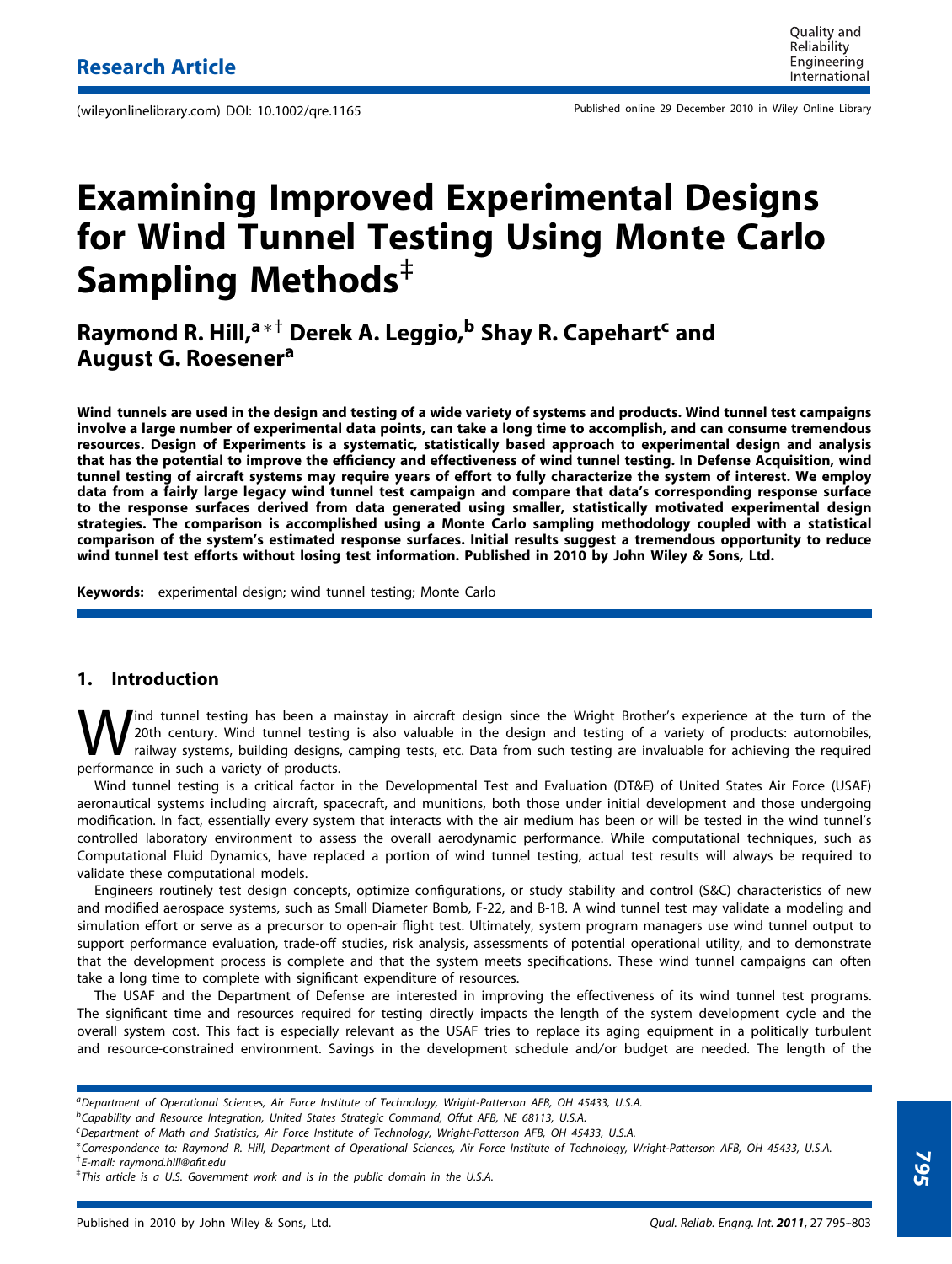development schedule devoted to ground test is a focus of this research. In general, current high-performance military aircraft development programs require up to 3700 wind tunnel test hours in the conceptual design phase and up to 18500 h in the development/validation phase<sup>1</sup>. The Arnold Engineering and Development Center (AEDC), a world-class flight simulation test facility, has sought 'reductions of up to 75% in costs and cycle time in developing and fielding new weapons systems'2.

Conventional wind tunnel tests are based on an exhaustive data collection method that typically involves varying one independent variable (factor) across its entire range. This is often referred to as a sweep across that factor. This popular method is generally referred to as one-factor-at-a-time (OFAT) testing3. The OFAT approach does a good job of saturating the experimental design space with required design points. The OFAT method is, however, ineffective in terms of cost and effort as well as in controlling experimental uncertainty, detecting variable interactions, and producing minimum variance predictions. Nevertheless, it has been widely used since the time of the Wright Brothers despite great advances in experimental design addressing OFAT shortfalls.

In this research we examine whether systematically designed experiments can lead to a reduction in the overall required test effort without significantly degrading the amount of information generated during the test. Our specific focus is whether statistically designed experiments can reduce the number of wind tunnel design points without degrading the information generated and used to characterize the system performance. In general, wind tunnel testers are adverse to missing important system performance information and thus look for test campaigns, and the associated designs that saturate the experimental design space. In our focus, we examine whether the same response surfaces resulting from the current OFAT-based approach using saturated design regions can be attained with smaller, more sparse designs emanating from statistically based experimental design approaches.

To accomplish our research objective, we conduct a Monte Carlo experiment comparing the information obtained from a traditional wind tunnel campaign with information obtained via systematically defined experimental design strategies. To compare the information content obtained via either strategy, the resulting empirical surfaces are compared using both graphical and statistical methods.

#### **2. Background**

In a conventional OFAT wind tunnel test one independent factor is varied at a time. The factor of interest varies sequentially, usually in a single direction, through its selected range while the other factors are held constant. This is equivalently termed a sweep or polar. These incremental changes are often uniform in size. For instance, in aeronautical systems testing, angle of attack (AoA) polars may consist of two degree steps in the cruise region and one degree steps in the stall region<sup>4</sup>. The outputs of interest (responses) are recorded at each combination of factor settings (treatment). To illustrate, a common force and moment test may study Mach number, Reynolds number, AoA, sideslip, roll angle, and control surface positions as factors. Responses of interest would be lift, normal, and drag forces as well as the coefficients of the pitch, yaw, and roll moments.

An alternative to OFAT is to hold several factors constant while varying some select number of the remaining factors. Although this strategy may vary for several factors at once, it is also called OFAT due to the sequential setting of factor levels in each test run. Barlow *et al*.<sup>4</sup> provide a notional test program for an aircraft configuration evaluation using this OFAT wind tunnel experimental design approach.

OFAT tests contribute directly to the productivity goals of modern test facilities. Test facility productivity is often measured by the quantity of raw data collected with the allocated resources. Sequentially ordered factor level changes maximize the data acquisition rate, making OFAT tests highly efficient in terms of the total data volume. Tracking metrics such as 'cost per polar', 'cost per data point', 'polars per hour', and 'data points per facility per year' are common<sup>5</sup>. As a result, improvement in the wind tunnel community is often synonymous with collecting larger data sets. This mode of operation can be counterproductive to system development cost reduction goals and should be changed to a model for efficiently collecting data for the test. This is especially true when collecting data that are subsequently used to characterize system performance response surfaces.

Despite the widespread usage, OFAT designs have major deficiencies from a statistical and modeling point of view. They may produce biased data sets in the presence of time-varying systematic error. Creeping changes to test conditions (nuisance factors) such as set-point error associated with each chosen factor level, measurement error due to instrumentation drift, temperature variations, and changes in flow angularity can occur over the duration of a test entry. These errors can become compounded with the true factor effects, biasing the results. Prominent is OFAT's inability to efficiently detect interactions between factors. OFAT tests featuring non-varying factors at a baseline level throughout the test are blind to interaction effects despite the knowledge that in actual system performance evaluation, knowledge of factor interactions is essential.

None will deny that more test data is preferred, and more is rarely rejected. However, the size of a generated data set should not be the primary measure of that data set's quality. The prevailing view that 'data is the ultimate product of the test' discounts a key use of the created data sets: building predictive models<sup>1</sup>. Large data sets are often unnecessary for the efficient modeling of a system's aerodynamic characteristics. Further effort to gain more data can waste time and resources that can be put to better use supporting other aspects of system development and test.

Design of Experiments (DOE) is a statistical planning process used to systematically and efficiently assign factor combinations for each design point to ensure that the collected data can be analyzed using appropriate statistical methods. In many industrial applications of DOE, a first- or second-order response model sufficiently describes the region defined by the individual factor ranges (inference space). Wind tunnel models tend to be considerably more complicated and require higher precision<sup>6</sup>. Often,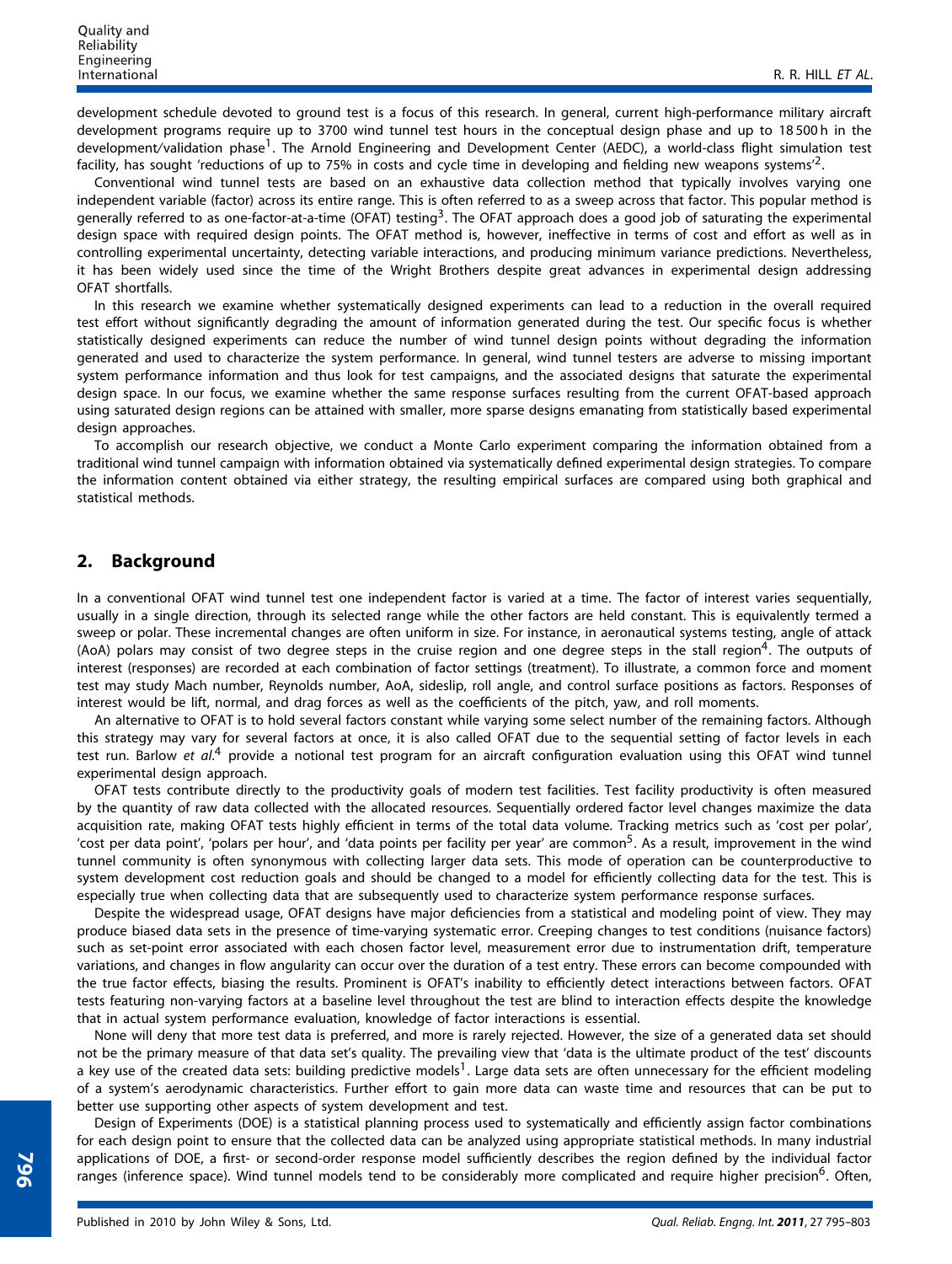an appropriate model will require polynomial terms of third order or higher $7$ . One method to avoid these higher order, more complicated models is to partition the inference space so that a first- or second-order response model will sufficiently describe each subspace. Partitioning benefits the aeronautical researcher by providing different models for fundamentally different flight regimes. For example, the model needed for the stall-vulnerable regions (usually high AoA) may be completely different from those needed for a benign cruise region. Thus, partitioning allows the explicit use of subject matter expertise in the choice of experimental design strategy within each subspace. The disadvantage of this approach is that more data and models may be required to describe the inference region. In practice, the researcher should seek the largest subspace ranges possible that can be modeled with low-order, less complicated functions<sup>6</sup>.

Partitioning the inference space can lead to a response surface that may contain discontinuities at subspace boundaries. The predicted response offered by the models on either side of a boundary may differ in the mean value and in the width of prediction intervals. DeLoach and Erickson<sup>6</sup> compare this situation to the occurrence of random variation at a replicated point and state that concern is only warranted if the difference in the predictions from different models is larger than the required precision for the response. They point out that techniques are available to smooth the boundaries, but that this improvement in the perceived problem comes at the expense of less precision in both models<sup>6</sup>.

The choice of experimental design is often unique for each project. DeLoach and Erickson<sup>6</sup> used partitioned inference spaces and low-order (quadratic or less) response models in their wind tunnel testing. They used fewer design points in well-behaved (e.g. nearly linear) regions and more design points in areas of highly nonlinear behavior. Morelli and DeLoach<sup>8</sup> used a Central Composite Design (CCD) augmented with a third-order, D-optimal design for each subspace. Dowgwillo and DeLoach<sup>9</sup> consider six subspaces for AoA and angle of sideslip and they used CCDs in each subspace augmented with a third block of points to support a sixth-order model. Landman *et al*.<sup>10</sup> used a Face-Centered Design (FCD) in a low-speed force and moment test of an aircraft with a complex control surface configuration. The factors examined were AoA, angle of sideslip, power level, and six control surface deflections. In short, experimental designs have been used to benefit in wind tunnel experimentation, but these past efforts have not tried to quantify the benefit of using statistical experimental design over traditional test approaches. We explicitly seek quantification of the potential benefit of statistically based experimental design for wind tunnel testing.

### **3. Methodology**

Our research hypothesis is that systematic experimental design strategies can provide data sets sufficient for aeronautical system performance response surface characterization. Testing this hypothesis requires comparing response surfaces from both traditional and modern experimental design approaches. The comparison involves determining functional equivalency of the surfaces. Our performance metric is the reduction in design points when moving from an OFAT approach to a statistically based experimental design approach.

AEDC provided a legacy data set from a production wind tunnel test for a supersonic, expendable, low-altitude target drone. The system, designated here as the S-XX, simulated a high-speed, anti-ship missile. The test setup featured a 21% scale model of the system with actuated fin deflection. The test facility utilized model support with automated pitch capability and an automated roll capability. The missile was tested in both the transonic and supersonic ranges to characterize the overall aerodynamic performance as a function of attitude, control surface deflection, and speed. The set contained approximately 9000 runs (individual design points).

The first step in the work was to obtain an accurate response surface of the S-XX system based on the legacy data set of 9000+ runs. Multiple linear regression was used to approximate the true relationship between the six input factors  $(X_1,...,X_6)$ and the output response, Y, revealed by the data set. Regression models created for production wind tunnel data may have *R*<sup>2</sup> values in excess of 0.9999<sup>5</sup>. These models often contain terms higher than third order<sup>7</sup>. For the purpose of this work, a reduced level of accuracy was acceptable and the models were limited to a full quadratic model and pure cubic terms. These models were built within a partitioned inference space so that a low-order polynomial model would sufficiently describe each subspace. The partitions used correspond to the transonic and supersonic subspaces. The response models constructed for each subspace are assumed to represent the true performance response surface of the missile system. Each subspace model was constructed in a similar fashion using similar model terms.

The model building process was quite thorough. Actual input parameter values were compared to the defined design levels; all regression models are based on design space settings. All factors were examined individually to assess the appropriate functional form for that factor. Multi-collinearity diagnostics ensured the use of independent factors in the model. Residual analysis confirmed standard regression modeling assumptions. Finally, outlier analyses detected potentially influential points (*<*5% of the points), but subsequent analyses led to retention of all such points.

The models were then validated by partitioning the data set into two subsets, a training set and a validation set. A rigorous model fitting exercise was conducted on the training set. The validation sample was used to re-estimate the regression coefficients of the model built from the training data. Cross-validation of the models examined the estimated regression coefficients, their estimated standard error, the error sum of squares (SSE), the mean SSE (MSE), and  $R^2$  for both models. These comparisons provided assurance for the modeling approach. After validation, both subspace models were re-estimated with the full data set. The full intent of this initial phase was to accurately model the legacy wind tunnel data. Full details of the model building process and the validation effort are found in Leggio<sup>11</sup>.

The best way to examine the efficiency and effectiveness of experimental design strategies in wind tunnel testing is to conduct the wind tunnel tests with those strategies. Naturally, time and resources prevented actual wind tunnel experimentation based on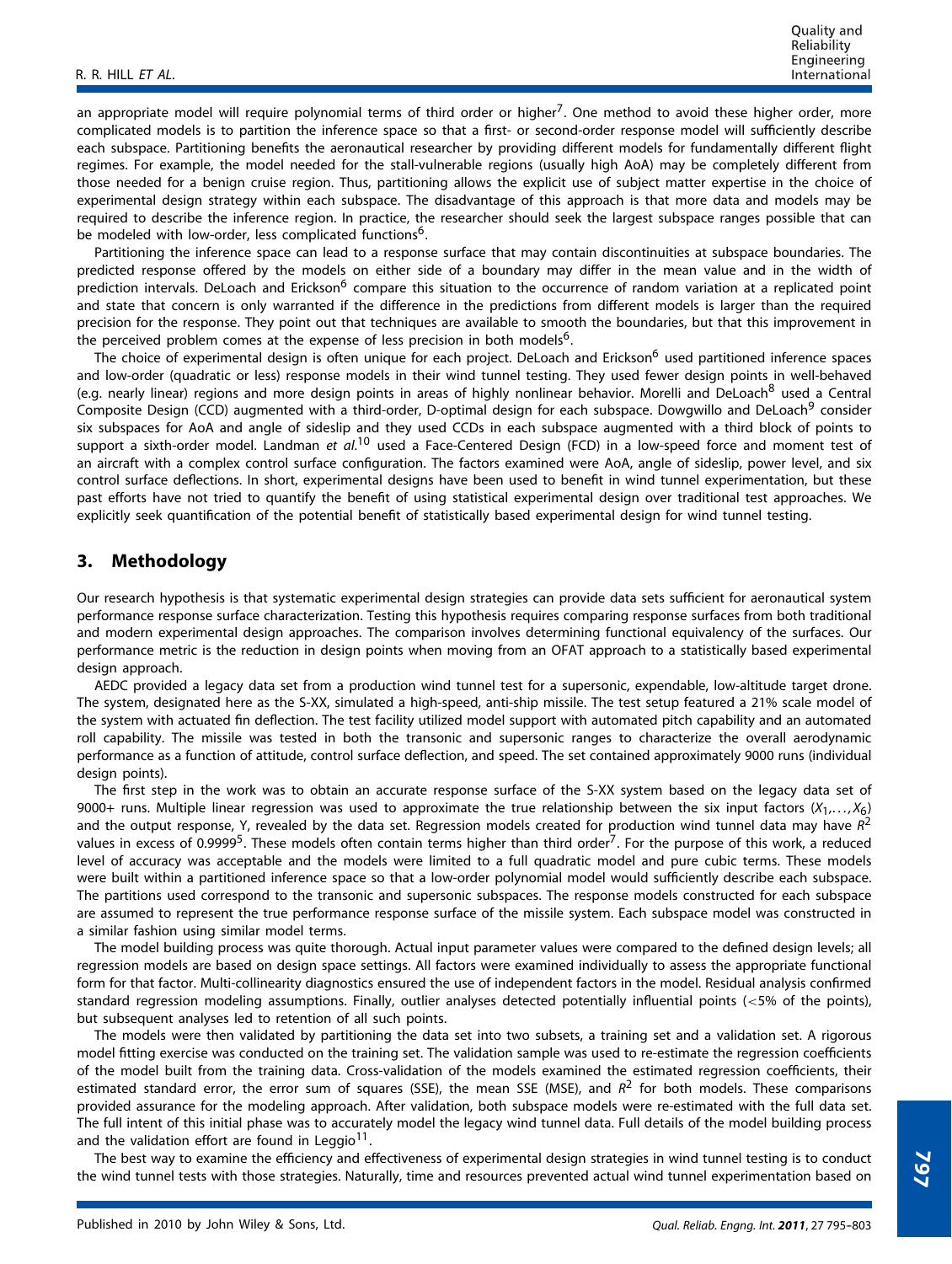

**Figure 1**. Standard error plot of FCD in (a) as compared to the standard error plot of NFCD in (b)

our experimental design strategies. Since the focus is assessing the equivalency of system response surfaces using differing test approaches, we are really examining whether experimental design strategies can replicate the information obtained via legacy methods at a fraction of the experimental costs (in terms of design points) associated with those legacy approaches that involve saturating the design space.

The empirical models fit to the actual wind tunnel data are assumed to constitute 'ground truth'. These models, with their high degree of fit and high values of  $R^2$ , represent what an experimenter would like to replicate with the data from a parsimonious, statistically based designed experiment. Thus, sampling from the ground truth models of the wind tunnel data serve as an adequate proxy for the wind tunnel experiments based on alternative experimental design strategies.

Our approach is to develop and assess alternative experimental design strategies. The designs selected, described below, are meant to be appropriate for the wind tunnel testing domain and within the scope of designs available to experimental design practitioners. Each of these strategies produce a schedule of experimental design points. These points are then used to sample from the ground truth model, with *N*(0, $\sigma^2$ ) error added. The resulting data are then used to fit an empirical model based on data from the alternative experimental design strategy. These empirical models are then compared to the actual wind tunnel generated ground truth model using both graphical and statistical methods. A high degree of agreement between the models indicates some level of equivalence between the data collection strategies and correspondingly, low information loss when using the statistically based, experimental design strategy.

Selection of wind tunnel experimental designs is based on four key factors. First, the design must accommodate bounded factor ranges. The design must also accommodate higher order model estimation (for instance, estimation of both quadratic and cubic terms). Third, the design must be applicable to wind tunnel settings. Finally, the design must feature reasonable prediction variance properties through the experimental design region. Two alternative experimental design strategies were selected.

The first alternative design is the Nested Face-Centered Design (NFCD), introduced in Landman *et al.* <sup>10</sup> This is an FCD variant supporting quadratic models with pure cubic terms. The NFCD consists of an FCD inscribed within a larger FCD. The NFCD is designed for cuboidal design spaces, is particularly well suited for joining subspaces in a partitioned inference space, and fills the inference space in a fairly homogeneous fashion. Figure 1 shows the smooth changes in prediction variance from its basic FCD design (Figure 1(a)) to the NFCD (Figure 1(b)).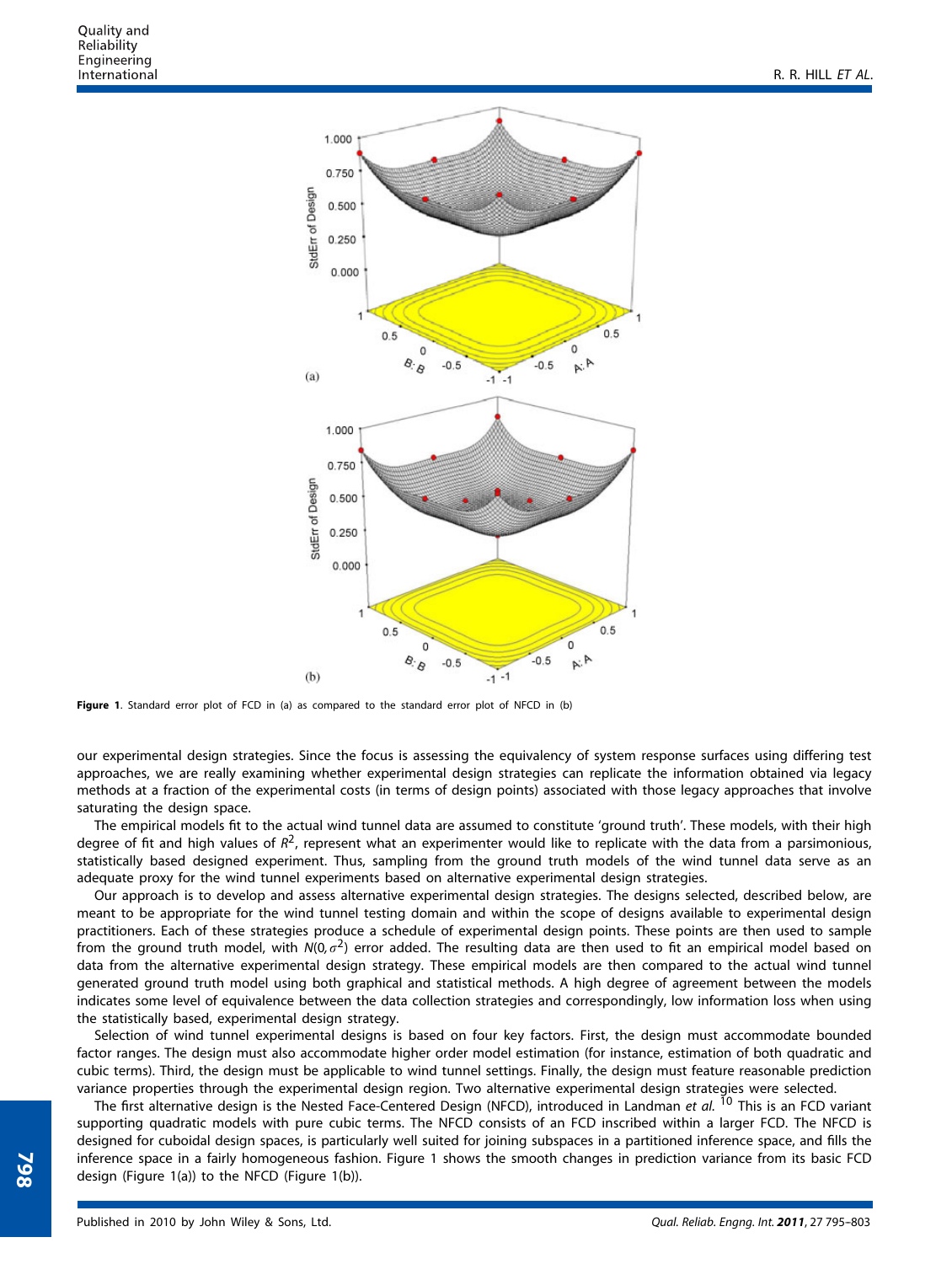

**Figure 2**. Comparison of surface GT transonic (green) and JD transonic (blue) (color in online version only)

The second alternative is the JMP I-optimal design. I-optimality minimizes the average variance of prediction over the region of the data<sup>12</sup>. Use of JMP allows for rapid, practical creation of the design in a cuboidal design space to fit the appropriate hypothetical model. The design may be blocked and the user may specify the number of factor levels so that a five-level design results. It is not limited by the subspace framework and is designed to provide the minimum average prediction variance across the entire subspace, including the boundary. The JMP software platform made this design particularly easy to construct and analyze.

Each alternative design provided a set of design points that were subsequently evaluated (or sampled) from the ground-truth surface based on the actual wind-tunnel data set. Random error was added to each evaluated point with the variance of the error chosen to emulate the error component from the ground-truth model. The data were then fit to appropriate multiple regression models *without using the knowledge pertaining to the ground truth model*. The same model building and model validation process previously described was used in the construction of these alternative models. The intent was to fit a model based on data from the reduced overall sample size of the alternative experimental designs and compare the surface information obtained via these alternative experimental designs and the ground truth surface obtained from the actual test data. We call the models GT, for the wind tunnel ground truth surface, ND, for the NFCD surface, and JD, for the JMP I-optimal design model surface.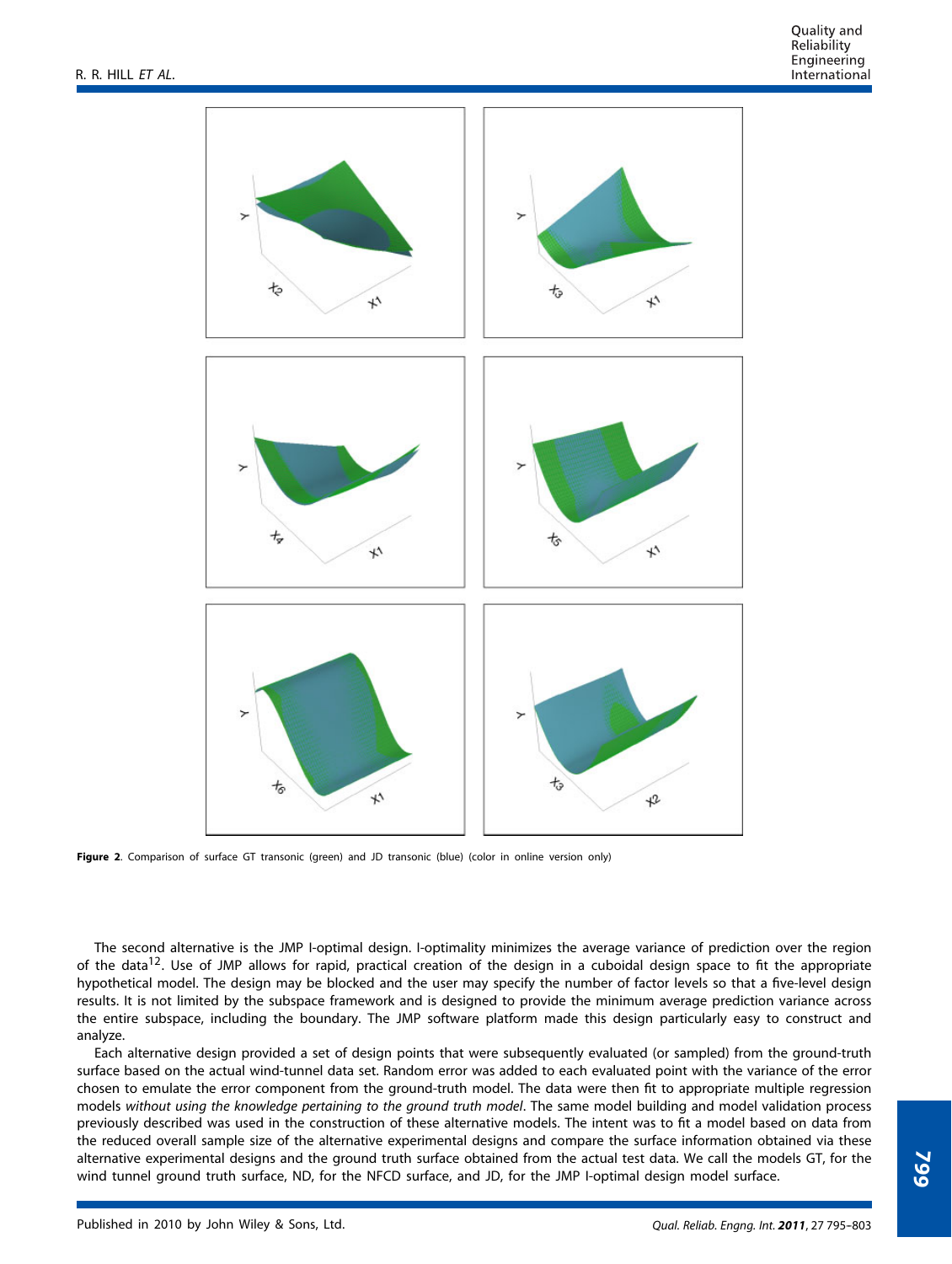### **4. Comparative methods and results**

The comparison among the surfaces involved three comparison steps. The first was a graphical comparison involving subsurfaces of the surfaces. As the true response surface of the S-XX system in terms of the six input factors of interest cannot be displayed, we examined three-dimensional subspaces (2 factors and output). For each two-factor combination we overlay the surface plot of the GT response surface with the surface plot from an alternate experimental design (either ND or JD). Figures 2 and 3 provide sample results for transonic subspaces based on JD and the supersonic subspaces based on the ND, respectively. Other than some areas of minor disagreements, the reduced sample size experimental designs do quite well in matching the models obtained via the wind tunnel experimentation. These figures represent samples from the range of surfaces generated and are generally among the worst-case examples in terms of surface agreement.

The second method of comparison involved comparing the coefficients of the alternative models (ND and JD) with the coefficients from the ground truth model (GT). Table I presents the results for the transonic region. For each model, the coefficients are deemed equivalent at individual 95% confidence. Perusal of the coefficients support this equivalency. Table II presents the results for the supersonic region. Coefficients depicted in bold font in a column for an alternative model represent those coefficients that did not agree statistically with the corresponding coefficient from the ground truth model. Of the 21



**Figure 3**. Comparison of surface GT supersonic (green) and ND supersonic (blue) (color in online version only)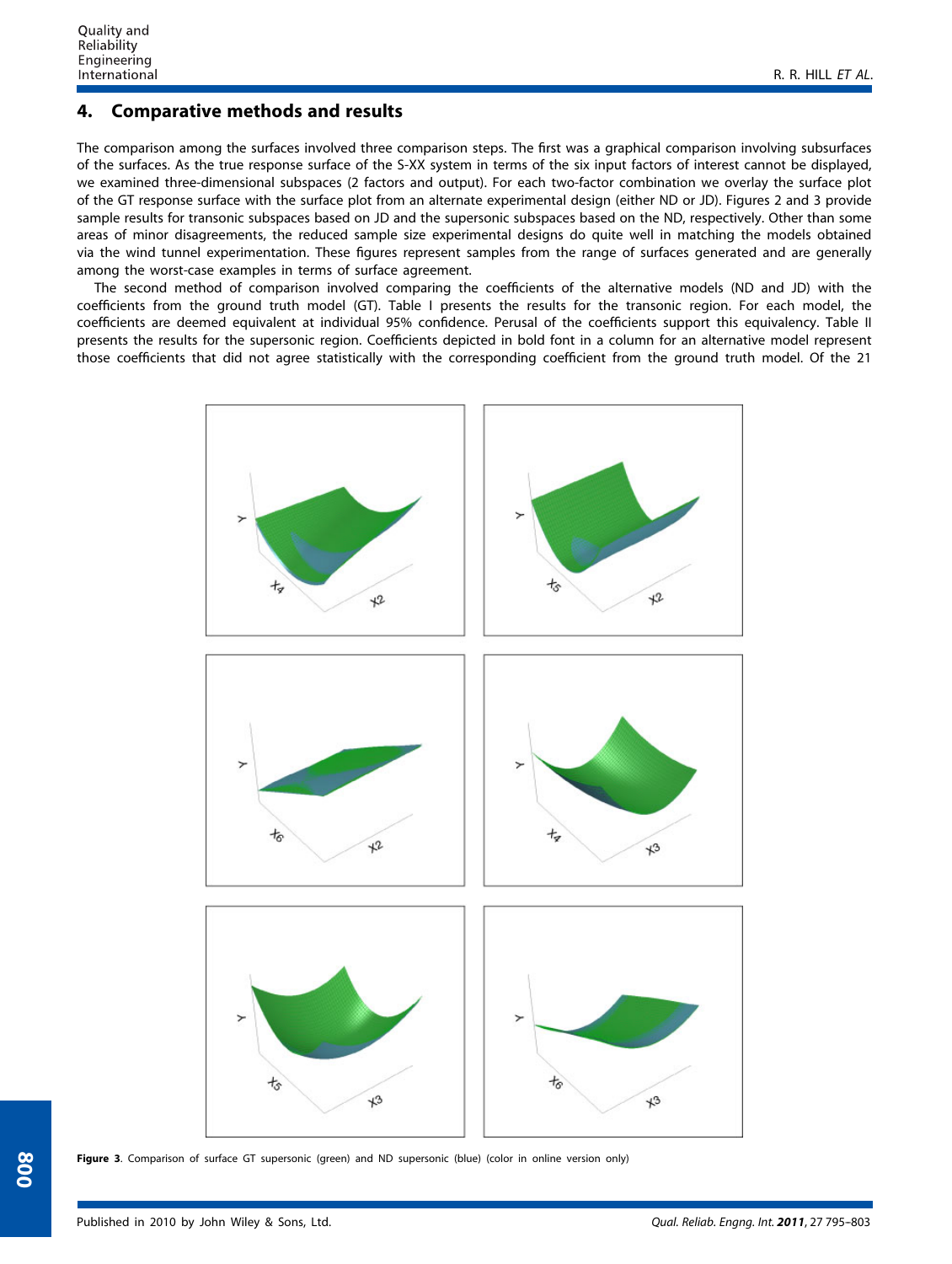| Table I. Comparison of regression model coefficients for transonic subspace |             |             |             |  |  |
|-----------------------------------------------------------------------------|-------------|-------------|-------------|--|--|
|                                                                             | $Y_{T(GT)}$ | $Y_{T(ND)}$ | $Y_{T(JD)}$ |  |  |
| Intercept                                                                   | 0.7276645   | 0.7287057   | 0.7277085   |  |  |
| X <sub>1</sub>                                                              | $-0.008916$ | $-0.008691$ | $-0.009471$ |  |  |
| $X1^2$                                                                      | 0.0036692   | 0.0035258   | 0.0034736   |  |  |
| X2                                                                          | 0.0052574   | 0.0046578   | 0.0050365   |  |  |
| X <sub>3</sub>                                                              | $-0.020997$ | $-0.020727$ | $-0.021482$ |  |  |
| $X3^2$                                                                      | 0.1299117   | 0.1264269   | 0.1311797   |  |  |
| X4                                                                          | $-0.010612$ | $-0.010589$ | $-0.010277$ |  |  |
| $X4^2$                                                                      | 0.027947    | 0.0241082   | 0.0281005   |  |  |
| X <sub>5</sub>                                                              | $-0.035216$ | $-0.03404$  | $-0.03615$  |  |  |
| $X5^2$                                                                      | 0.2434671   | 0.2471839   | 0.2422082   |  |  |
| X6                                                                          | 0.6167071   | 0.6137196   | 0.6183015   |  |  |
| $X6^2$                                                                      | $-0.05499$  | $-0.05539$  | $-0.055593$ |  |  |
| $X6^{\circ}3$                                                               | $-0.370656$ | $-0.366468$ | $-0.372917$ |  |  |
| $X1*X2$                                                                     | 0.0104301   | 0.0109318   | 0.0119782   |  |  |
| $X1*X3$                                                                     | 0.0877043   | 0.0880601   | 0.0885876   |  |  |
| $X1*X4$                                                                     | $-0.011519$ | $-0.011949$ | $-0.010273$ |  |  |
| $X1*X5$                                                                     | $-0.018356$ | $-0.019986$ | $-0.018282$ |  |  |
| $X1*X6$                                                                     | 0.0176079   | 0.0170921   | 0.0190207   |  |  |
| $X2*X4$                                                                     | $-0.017622$ | $-0.017955$ | $-0.016913$ |  |  |
| $X3*X4$                                                                     | 0.0199821   | 0.0202817   | 0.0200294   |  |  |
| $X4*X5$                                                                     | $-0.137442$ | $-0.13679$  | $-0.136495$ |  |  |
| $X5*X6$                                                                     | $-0.007419$ | $-0.007566$ | $-0.00738$  |  |  |

*Note*: All sets of coefficients found consistent with each other and statistically equivalent.

| Table II. Comparison of regression model coefficients for supersonic subspace |             |              |              |  |  |
|-------------------------------------------------------------------------------|-------------|--------------|--------------|--|--|
| Term                                                                          | $Y_{S(GT)}$ | $Y_{SA(ND)}$ | $Y_{SA(JD)}$ |  |  |
| Intercept                                                                     | $-0.126954$ | $-0.121511$  | $-0.123395$  |  |  |
| X1                                                                            | 0.0591609   | 0.062423     | 0.0557311    |  |  |
| $X1^2$                                                                        | 0.009108    | 0.0049293    | 0.0101336    |  |  |
| $X1^3$                                                                        | $-0.037185$ | $-0.043455$  | $-0.035546$  |  |  |
| X <sub>2</sub>                                                                | 0.006896    | 0.0070293    | 0.0072675    |  |  |
| X <sub>3</sub>                                                                | $-0.012877$ | $-0.01436$   | $-0.014203$  |  |  |
| $X3^2$                                                                        | 0.0779585   | 0.0789256    | 0.0789877    |  |  |
| X <sub>4</sub>                                                                | $-0.006569$ | $-0.006109$  | $-0.007458$  |  |  |
| $X4^2$                                                                        | 0.0174788   | 0.0198797    | 0.0184102    |  |  |
| X <sub>5</sub>                                                                | $-0.015172$ | $-0.013992$  | $-0.015272$  |  |  |
| $X5^2$                                                                        | 0.1448347   | 0.1422188    | 0.1425919    |  |  |
| X <sub>6</sub>                                                                | $-0.075103$ | $-0.067652$  | $-0.070627$  |  |  |
| $X6^2$                                                                        | $-0.004695$ | $-0.000177$  | $-0.004451$  |  |  |
| $X1*X2$                                                                       | 0.0065374   | 0.0072247    | 0.0086192    |  |  |
| $X1*X3$                                                                       | 0.0561804   | 0.0556556    | 0.056513     |  |  |
| $X1*X4$                                                                       | $-0.00621$  | $-0.005874$  | $-0.005736$  |  |  |
| $X1*X5$                                                                       | $-0.012867$ | $-0.013858$  | $-0.014099$  |  |  |
| $X1*X6$                                                                       | 0.0200284   | 0.018361     | 0.0191492    |  |  |
| $X2*X4$                                                                       | $-0.008101$ | $-0.009512$  | $-0.008032$  |  |  |
| $X3*X4$                                                                       | 0.0159264   | 0.0139634    | 0.0156576    |  |  |
| $X3*X5$                                                                       | $-0.01437$  | $-0.013933$  | $-0.013023$  |  |  |
| $X3*X6$                                                                       | 0.0037195   | 0.0042907    | 0.0034745    |  |  |

*Note*: Highlighted sets of coefficients statistically different.

non-intercept coefficients, 3 differ in ND and 2 differ in JD. Collectively, we find extremely strong agreement between the response surface models.

The third and final method of comparison involved statistically comparing the GT model with each of the ND and JD models. First, we suppose that the real unknown response surface of the S-XX system is well represented by GT. Each alternative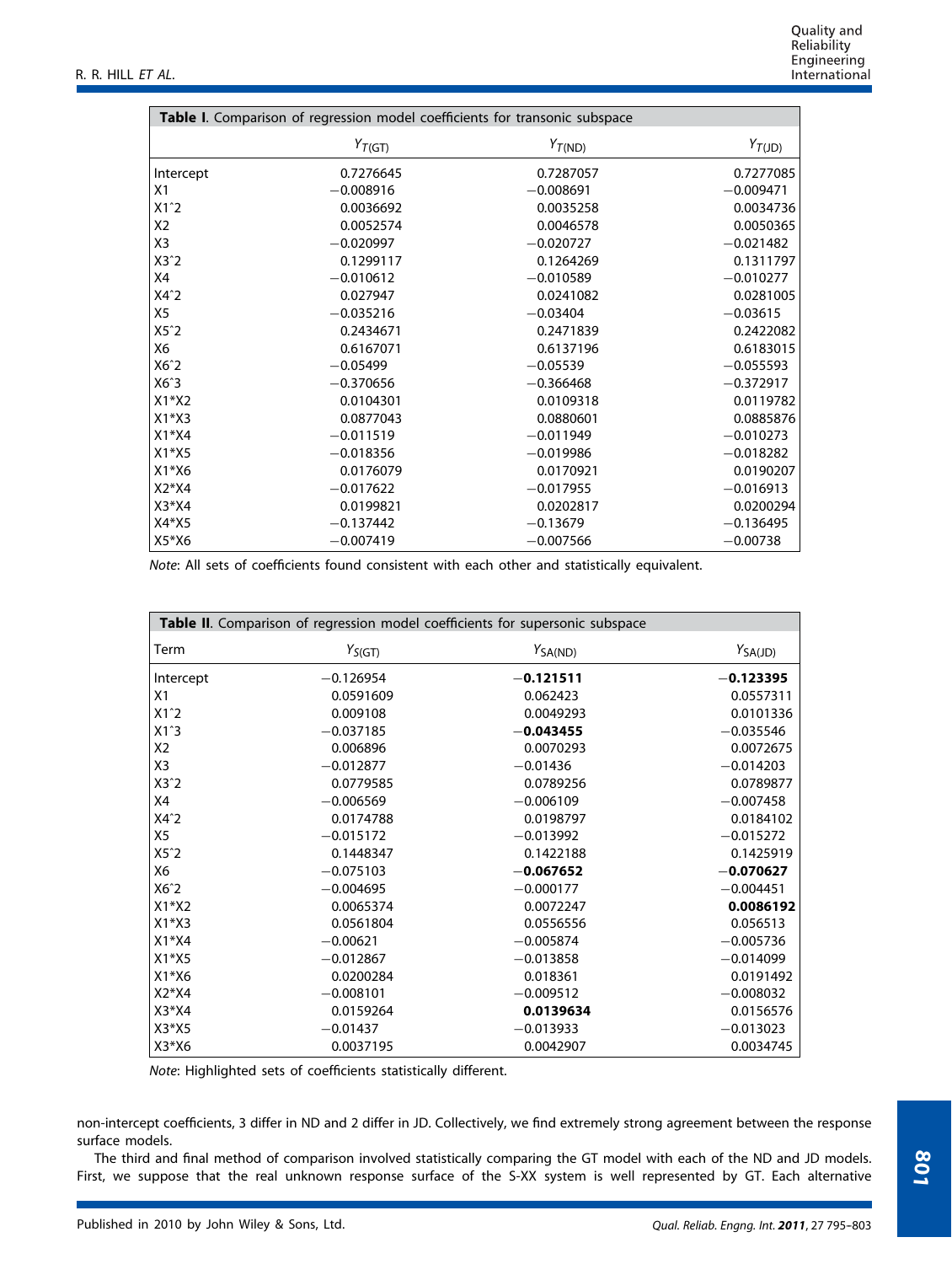| <b>Table III.</b> 95% CI for mean difference values between estimated subspace models and the GT subspace<br>models |           |          |              |  |  |
|---------------------------------------------------------------------------------------------------------------------|-----------|----------|--------------|--|--|
|                                                                                                                     | Lower 95% |          | Upper $95\%$ |  |  |
| ND <sub>T</sub>                                                                                                     | 0.00162   | 0.00169  | 0.00176      |  |  |
| ND <sub>S</sub>                                                                                                     | 0.00181   | 0.00166  | 0.00151      |  |  |
| $JD_T$                                                                                                              | 0.00008   | 0.000133 | 0.00018      |  |  |
| JD <sub>S</sub>                                                                                                     | 0.00074   | 0.000814 | 0.00088      |  |  |

Subscripts are T for transonic, S for supersonic subspaces.

experimental design surface, ND and JD, represent the estimated surface such as obtained via testing. Let Y<sub>GT</sub> and Y<sub>AS</sub> be responses from the GT surface and then either alternative surface (AS representing either ND or JD), respectively.

An identical grid of data points was established denoted by  $G = (x_{1J_1}, x_{2J_2}, x_{3J_3}, x_{4J_4}, x_{5J_5}, x_{6J_6})$ , for  $J_i = 1,..., n_i$ ,  $i = 1,..., 6$ . Both surfaces were then sampled at each point in the grid,  $g_k \in G$ , for  $k = 1,..., \prod_{i=1}^6 n_i = K$ , so that for all  $k \in K$ ,  $(\hat{Y}_{\text{GT},k}, \hat{Y}_{\text{AS},k})$  forms a sample of paired responses. The difference between the responses was defined as  $D_k = Y_{G T, k} - Y_{AS, k}$ , for  $k = 1, \ldots, k$ . As the pairs of responses are independent and identically distributed, the *Dk* are independent and identically distributed with

$$
\mu_D = E[D_k] = E[\hat{Y}_{GT,k}] - E[\hat{Y}_{AS,k}]
$$

and

$$
\sigma_D^2 = V(D_k) = V(\hat{Y}_{GT}) + V(\hat{Y}_{AS}) - 2\text{Cov}(\hat{Y}_{GT,k}, \hat{Y}_{AS,k})
$$

$$
= \sigma_1^2 + \sigma_2^2 - 2\rho\sigma_1^2\sigma_2^2.
$$

The unbiased estimator of  $\mu_D$  is  $\bar{D}$ , where

 $E[\bar{D}] = \mu_D$ 

and the unbiased estimator of  $\sigma_D^2$  is

$$
\sigma_{\bar{D}}^2 V(\bar{D}) = \frac{\sigma_D^2}{K} = \frac{1}{K} [\sigma_1^2 + \sigma_2^2 - 2\rho \sigma_1^2 \sigma_2^2].
$$

As the individual responses Y<sub>GT,k</sub> and Y<sub>AS,k</sub> are approximately normally distributed for any given *k*∈*K*, the differences are normally distributed so that the statistic

$$
t = \frac{\bar{D} - \mu_D}{\sigma_{\bar{D}}^2}
$$

under the null hypothesis *μ*<sub>D</sub> = 0 had a *t* distribution with *K* − 1 degrees of freedom. This null hypothesis corresponds to the case where the surface estimated via the experimental design strategy is statistically equivalent to the surface determined by the actual wind tunnel test data.

The grid of 9450 points for each subspace was created. Table III contains the 95% confidence intervals resulting from the analysis. While none of the confidence intervals are statistically the same as zero, in a practical sense we claim that the surfaces in each of the subspaces are in fact sufficiently similar.

Thus, the response surfaces for this S-XX system are similar regardless of whether the full suite of 9000+ data points are used or a reduced suite of 900+ data points emanating from a statistically designed experiment are used. This is a 90% reduction in design points with no practical loss of information pertaining to the system response surface.

#### **5. Summary and conclusions**

Our methodology involved rigorously developing a surface accurately representing some 9000 data points from a legacy wind tunnel test campaign. We then treated this surface, labeled GT for ground truth, as an accurate representation of the true system, a system we labeled here as S-XX. With this surface we then consider two alternative experimental design strategies, an NFCD and an I-Optimal design from JMP. These design strategies were populated with responses obtained via a Monte Carlo sampling from GT. The data from the designs were used to generate surfaces ND, for the NFCD, and JD, for the I-Optimal design. A comparison of these surfaces with GT indicated little to no differences in either subspace for each of the surfaces.

This work represents an initial study. The complete wind tunnel test campaign studied involved nearly 9000 data points. The alternative experimental design strategies employed approximately 900 data points to cover the entire inference space consisting of the partition of the subspaces, transonic and supersonic. This is a 90% reduction in experimental effort. A reduction